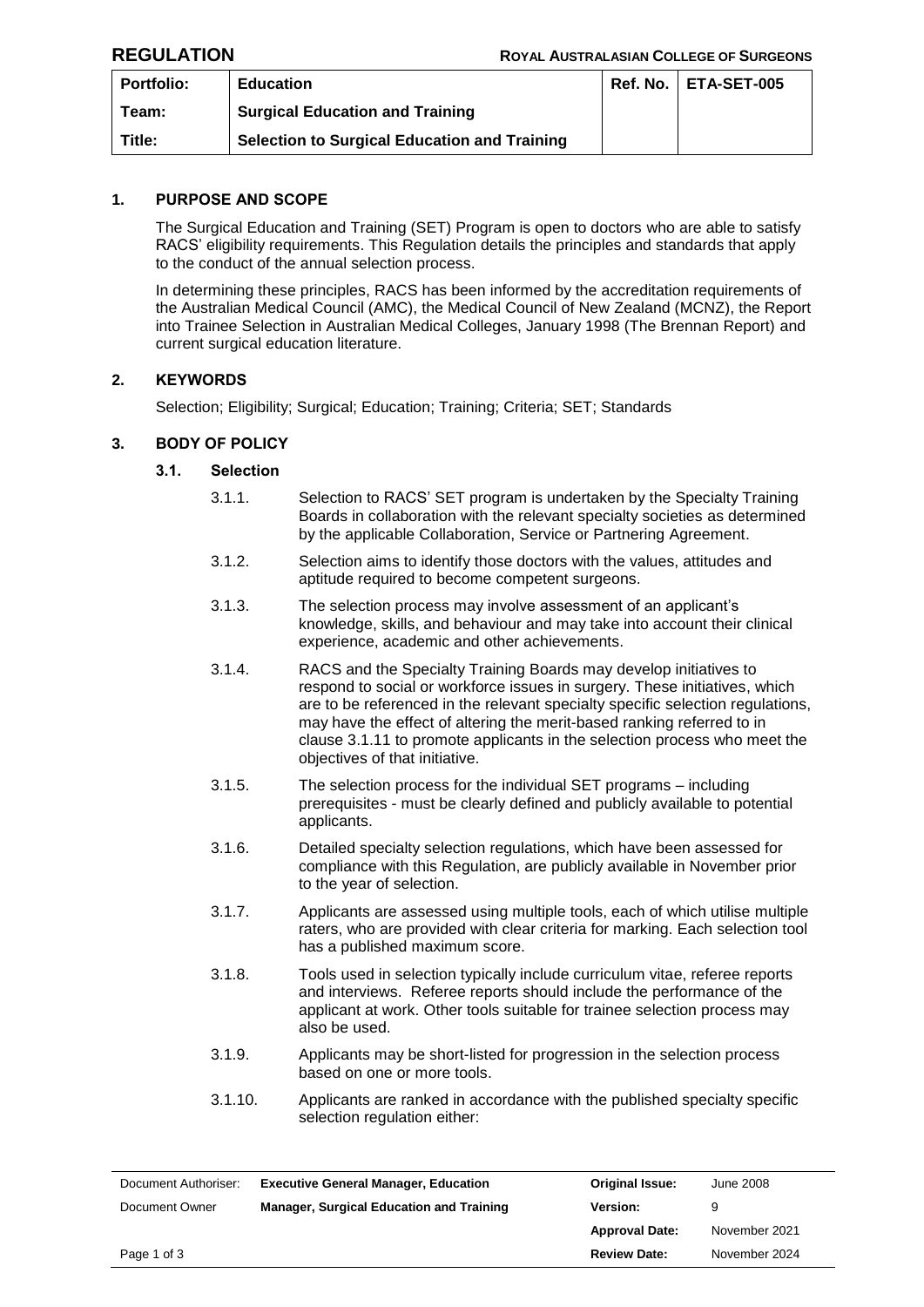| Portfolio: | <b>Education</b>                                                                                                                                                                                          |                                                                                                                                                                                                                                                                          |                                                                                                                                                                                                                                                                                                                                 | Ref. No.                                                                   | ETA-SET-005 |
|------------|-----------------------------------------------------------------------------------------------------------------------------------------------------------------------------------------------------------|--------------------------------------------------------------------------------------------------------------------------------------------------------------------------------------------------------------------------------------------------------------------------|---------------------------------------------------------------------------------------------------------------------------------------------------------------------------------------------------------------------------------------------------------------------------------------------------------------------------------|----------------------------------------------------------------------------|-------------|
| Team:      |                                                                                                                                                                                                           | <b>Surgical Education and Training</b>                                                                                                                                                                                                                                   |                                                                                                                                                                                                                                                                                                                                 |                                                                            |             |
| Title:     |                                                                                                                                                                                                           | <b>Selection to Surgical Education and Training</b>                                                                                                                                                                                                                      |                                                                                                                                                                                                                                                                                                                                 |                                                                            |             |
|            |                                                                                                                                                                                                           | a.                                                                                                                                                                                                                                                                       | nationally; or                                                                                                                                                                                                                                                                                                                  |                                                                            |             |
|            |                                                                                                                                                                                                           | b.                                                                                                                                                                                                                                                                       | bi-nationally;                                                                                                                                                                                                                                                                                                                  |                                                                            |             |
|            |                                                                                                                                                                                                           |                                                                                                                                                                                                                                                                          | depending on the SET program applied for.                                                                                                                                                                                                                                                                                       |                                                                            |             |
|            | 3.1.11.                                                                                                                                                                                                   |                                                                                                                                                                                                                                                                          | Subject to clauses 3.1.4 and 3.1.12, offers of a training position on the<br>SET program are made in accordance with the final merit-based ranking.                                                                                                                                                                             |                                                                            |             |
|            | 3.1.12.                                                                                                                                                                                                   |                                                                                                                                                                                                                                                                          | Specialty Training Boards may introduce processes where applicants are<br>required to nominate a limited number of regions in which they will be<br>considered for a training position. Where these processes are in place, the<br>following conditions will apply:                                                             |                                                                            |             |
|            |                                                                                                                                                                                                           |                                                                                                                                                                                                                                                                          | Following the national or bi-national ranking process, offers to<br>a.<br>applicants may be made in line with the applicant's regional<br>nomination.                                                                                                                                                                           |                                                                            |             |
|            |                                                                                                                                                                                                           |                                                                                                                                                                                                                                                                          | b.<br>The Specialty Training Board may determine that applicants will not<br>be considered for selection in a region which they did not nominate.                                                                                                                                                                               |                                                                            |             |
|            | For the avoidance of doubt, applicants may not be offered a training<br>position, notwithstanding their national ranking, if there are no<br>available training positions within their nominated regions. |                                                                                                                                                                                                                                                                          |                                                                                                                                                                                                                                                                                                                                 |                                                                            |             |
|            |                                                                                                                                                                                                           | c.                                                                                                                                                                                                                                                                       | The Specialty Training Board will implement processes to ensure that<br>all training positions which are available and subject to that year's<br>selection process are filled, notwithstanding the regional nomination<br>process and in accordance with the RACS Training Post<br>Accreditation and Administration Regulation. |                                                                            |             |
|            | 3.1.13.                                                                                                                                                                                                   | Notification of the outcome for each specialty selection process must be<br>released as directed by the Board of Surgical Education and Training. This<br>does not preclude earlier notification to applicants as part of any short-<br>listing process.                 |                                                                                                                                                                                                                                                                                                                                 |                                                                            |             |
|            | 3.1.14.                                                                                                                                                                                                   | Applicants not offered a position on the training program will be notified in<br>writing of their performance in the selection tools completed and<br>information on any standards not satisfied, or overall performance and<br>ranking if all standards were satisfied. |                                                                                                                                                                                                                                                                                                                                 |                                                                            |             |
|            | 3.1.15.                                                                                                                                                                                                   |                                                                                                                                                                                                                                                                          |                                                                                                                                                                                                                                                                                                                                 | Individual specialties must be able to distinguish between applicants who: |             |
|            |                                                                                                                                                                                                           | a.                                                                                                                                                                                                                                                                       | Withdrew from the selection process before its completion;                                                                                                                                                                                                                                                                      |                                                                            |             |
|            |                                                                                                                                                                                                           | b.                                                                                                                                                                                                                                                                       | Did not meet the standard for appointment to SET (including not<br>satisfying specialty specific prerequisites);                                                                                                                                                                                                                |                                                                            |             |
|            |                                                                                                                                                                                                           | c.                                                                                                                                                                                                                                                                       | Met the standard for appointment but were not offered a training<br>position; and                                                                                                                                                                                                                                               |                                                                            |             |
|            |                                                                                                                                                                                                           | d.                                                                                                                                                                                                                                                                       | Were appointed to the SET program.                                                                                                                                                                                                                                                                                              |                                                                            |             |
| 3.2.       | <b>Selection Instruments</b>                                                                                                                                                                              |                                                                                                                                                                                                                                                                          |                                                                                                                                                                                                                                                                                                                                 |                                                                            |             |
|            | 3.2.1.                                                                                                                                                                                                    |                                                                                                                                                                                                                                                                          | To improve the quality and efficacy of selection into surgical training,<br>RACS conducts research and evaluates the performance of selection<br>instruments and processes.                                                                                                                                                     |                                                                            |             |
|            | 3.2.2.                                                                                                                                                                                                    |                                                                                                                                                                                                                                                                          | Research and evaluation may include 'pilot' implementation of selection<br>instruments or processes to study their utility in the RACS context.                                                                                                                                                                                 |                                                                            |             |
|            |                                                                                                                                                                                                           |                                                                                                                                                                                                                                                                          |                                                                                                                                                                                                                                                                                                                                 |                                                                            |             |

| Document Authoriser: | <b>Executive General Manager, Education</b>     | <b>Original Issue:</b> | June 2008     |
|----------------------|-------------------------------------------------|------------------------|---------------|
| Document Owner       | <b>Manager, Surgical Education and Training</b> | Version:               |               |
|                      |                                                 | <b>Approval Date:</b>  | November 2021 |
| Page 2 of 3          |                                                 | <b>Review Date:</b>    | November 2024 |